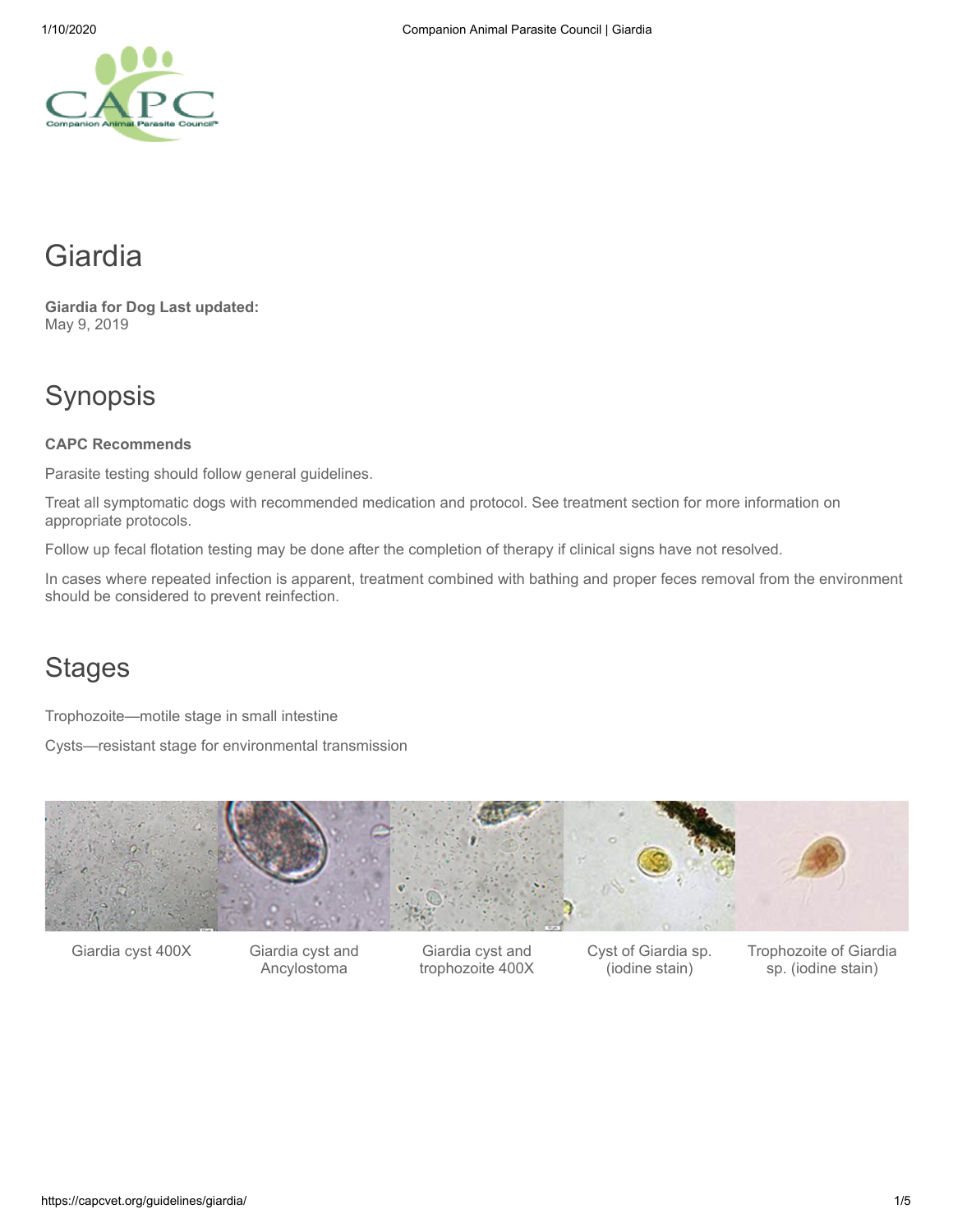| Giardia 20 sec iPhone |  |
|-----------------------|--|
|                       |  |
|                       |  |

# Prevalence

Giardia duodenalis infection is common in dogs.

Regional differences in Giardia prevalence exist, but infections in dogs with clinical signs averaged 15.6% in dogs in the US. Overall, the most common intestinal parasite in dogs were Giardia (8.1%), and in urban parks Giardia spp. was present in 24.7% of dogs attending parks in Calgary, Canada.

Animals in shelters, breeding facilities, kennels and catteries are more likely to carry Giardia duodenalis, and studies have found an increased prevalence among dogs that visit dog parks.

[Click here to view our Prevalence Maps](https://capcvet.org/maps/) and to sign up for updates on reported cases in your area

## Host Associations and Transmission Between Hosts

Giardia exists in different "assemblages," which vary in their infectivity for animals and humans. Dogs have mainly Assemblages A1, C and D. However, some studies have identified human Assemblages of Giardia in canine fecal samples.

The total number of Giardia strains and host-infectivity ranges is unknown.

Transmission occurs upon ingestion of cysts shed by animals or humans.

Cysts are acquired from fecal-contaminated water, food, or fomites or through self-grooming.

Dog strains are not known to infect cats, and cat strains are not known to infect dogs.

Human infections are primarily acquired from other humans; transmission from dogs to humans appears to be rare.

#### **Molecular Characterization**

Each assemblage (A-H) is capable of infecting certain species, and some assemblages are more commonly seen than others. Some sub-assemblages have been shown to be zoonotic. Assemblage testing is commercially available.

## Site of Infection and Pathogenesis

Trophozoites attach to the surface of enterocytes in the small intestine, usually in the proximal portion.

Attachment causes damage to enterocytes, resulting in functional changes and blunting of intestinal villi, which leads to maldigestion, malabsorption, and diarrhea.

There are no intracellular stages.

There are no infections of other tissues, except very rare cases of ectopic infection following intestinal perforation attributable to other causes.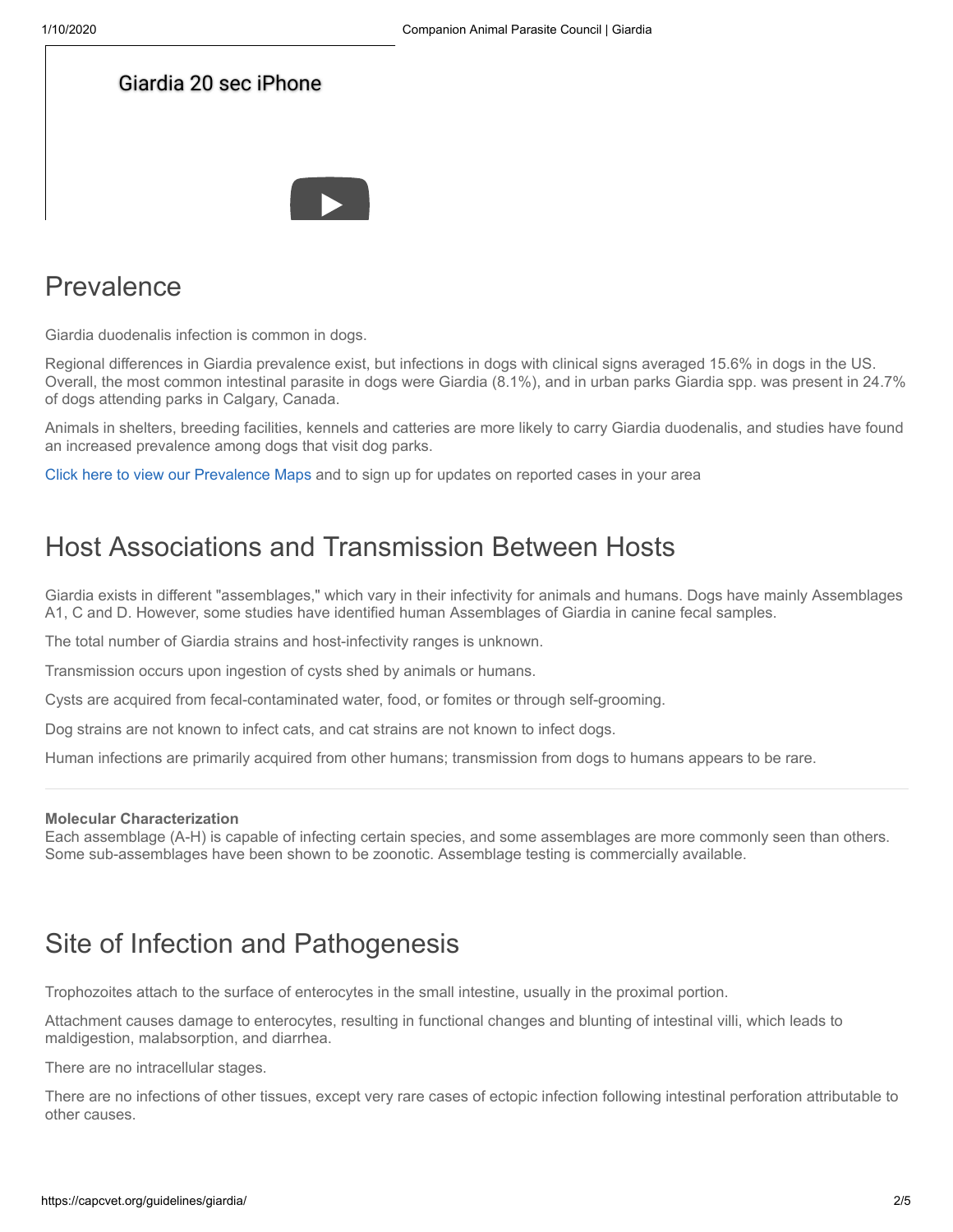## **Diagnosis**

Giardiasis is commonly misdiagnosed or underdiagnosed because of intermittent shedding and difficulty identifying cysts and trophozoites. Yeast may be mistaken for Giardia cysts due to their similar size and shape; however, yeast often show evidence of budding and do not have the internal structures seen in Giardia (i.e., median bodies, two to four nuclei).

Trophozoites are usually 12 to 18 µm by 10 to 12 µm in size. They are motile, flagellated organisms that are teardrop or pearshaped. Trophozoites are bilaterally symmetrical, have a large ventral adhesive disc, and have two nuclei, each with a large endosome. They also have a pair of transverse, dark-staining median bodies.

Cysts are ellipsoidal, nonmotile, and contain two to four nuclei along with long and short curved rods. They are 8 to 12 µm by 7 to 10 µm in size and possess a thick refractile wall.

Dogs may have subclinical infections and show no signs of disease.

Various tests are used, including direct smear (with or without a fixative stain), fecal flotation via centrifugation, fecal ELISA, and direct fluorescent antibody assay.

CAPC recommends testing symptomatic (intermittently or consistently diarrheic) dogs with a combination of direct smear, fecal flotation with centrifugation, and a sensitive, specific fecal ELISA optimized for use in companion animals. Repeat testing performed over several (usually alternating) days may be necessary to identify infection.

Direct smear:

Direct smear is used primarily for detection of trophozoites in diarrheic stools.

Use a small sample of fresh, unrefrigerated feces (preferably less than 30 minutes old).

Mix sample into two to three drops of saline (not water) on a glass slide to make a fine suspension, and add a coverslip (a 22 by 40 mm coverslip works well).

A Lugol's iodine stain may be added to aid in identification.

Fecal flotation with centrifugation techniques:

This method is used primarily for detection of cysts in solid or semisolid stools.

Mix 1 to 5 g feces and 10 ml of flotation solution (ZnSO4 sp.gr. 1.18; sugar sp. gr. 1.25) and filter/strain into a 15-ml centrifuge tube. ZnSO4 is preferred, as sugar solution will collapse the Giardia cysts, albeit in a characteristic way.

Top off with flotation solution to form a slightly positive meniscus, add coverslip, and centrifuge for 5 minutes at 1500 to 2000 rpm.

If desired, a Lugol's iodine stain may be added to aid identification at 40x.

Fecal ELISA:

Giardia ELISA assays are approved and commercially available for patient-side testing in dogs and cats. Many diagnostic laboratories also use various ELISA microtiter well assays that have been internally validated for the detection of giardiasis in dogs and cats.

Commercially available fixative stains (e.g. Proto-fix™) are also useful for microscopic diagnosis.

Polymerase Chain Reaction (PCR) assays can also be used to amplify Giardia species DNA in feces and are available in commercial laboratories.

## **Treatment**

No drugs are approved for treatment of giardiasis in dogs in the United States.

Metronidazole (10-25 mg/kg BID 5-8 days) is the most commonly used extra-label therapy; however, efficacies as low as 50% to 60% are reported. Albendazole is effective against Giardia but is not safe in dogs and should not be used.

Fenbendazole (50 mg/kg SID for 3 to 5 days) is effective in eliminating Giardia infection in dogs. Fenbendazole is approved for Giardia treatment in dogs in Europe, and available experimental evidence suggests that it is more effective than metronidazole in treating Giardia in dogs.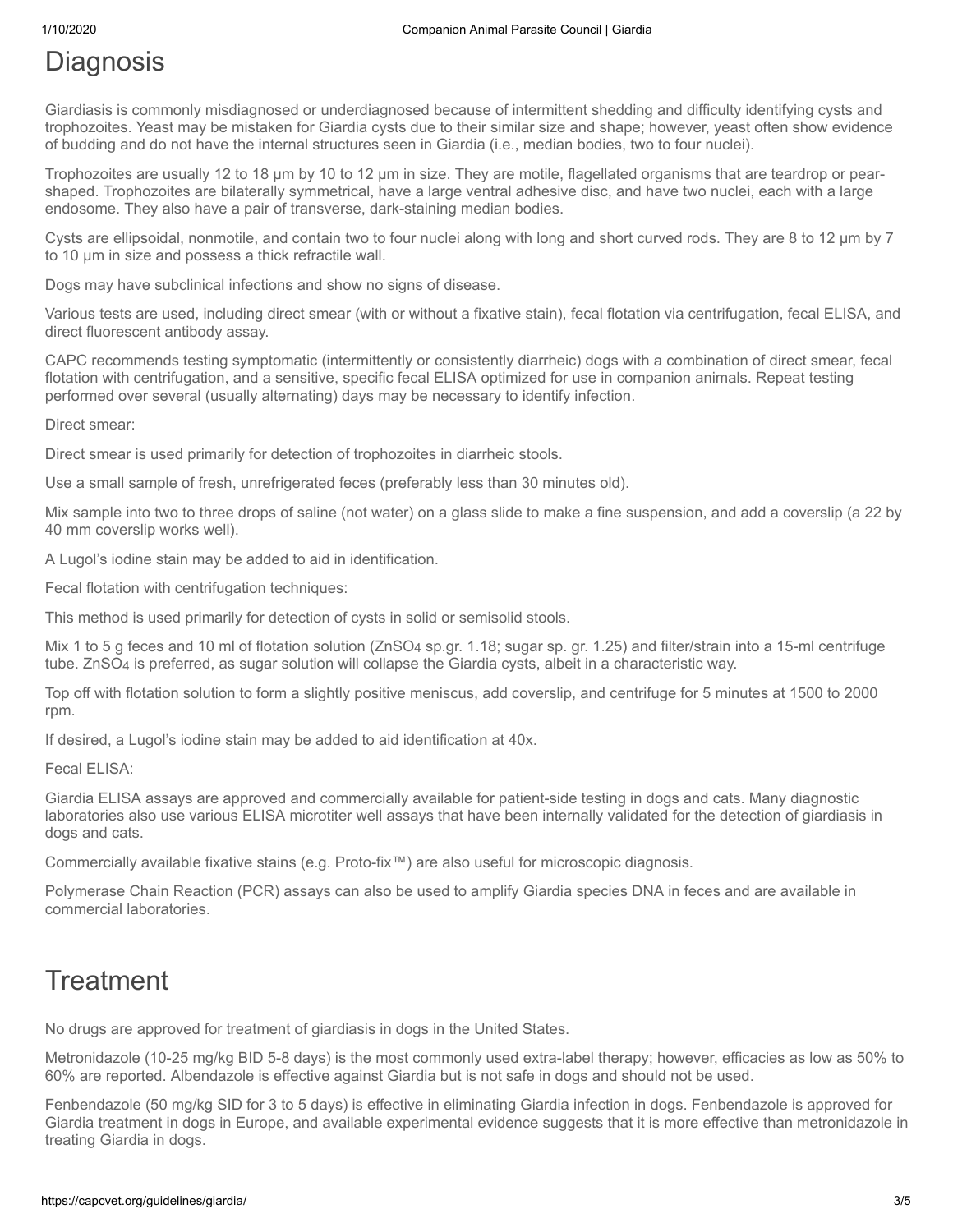#### 1/10/2020 Companion Animal Parasite Council | Giardia

Alternatively, fenbendazole (50 mg/kg SID) may be administered in combination with metronidazole (25mg/kg BID) for 5 days. This combination therapy may result in better resolution of clinical disease and cyst shedding.

A combination of febantel, pyrantel pamoate, and praziquantel (DrontalPlus) is effective in treating Giardia in dogs when administered daily for 3 days using the dose bands indicated on the DrontalPlus label.

Insufficient evidence is available for definitive recommendations in each clinical scenario; however, the majority opinion of the CAPC Board is that asymptomatic dogs may not require treatment.

Factors to consider in the decision to treat include contact with vulnerable or immunocompromised humans or dogs, life style of the dog and prior treatment history. See Tynes et al, 2014 for additional information.

# Follow-up Testing

Follow up testing may be done 24-48 hours after the completion of therapy if clinical signs have not resolved. It is recommended to perform a fecal flotation with centrifugation primarily for detection of cysts in solid or semisolid stools. ELISA tests may remain positive even after treatment for variable periods of time and should not be used as a guide to determine reinfection or failure of treatment.

# Refractory Treatment

Treatment failures may result from: reinfection, inadequate drug levels, immunosuppression, drug resistance and Giardia sequestration in the gallbladder or pancreatic ducts. The presence of immunosuppression, reinfection, or sequestration can usually be determined in a clinical setting. Certain immunosuppressed patients are abnormally susceptible to giardiasis and their infections are often difficult to cure. Reinfection is common in endemic regions with high environmental contamination.

# Control and Prevention

Concomitant with treatment, animals should be bathed with shampoo to remove fecal debris and associated cysts on the last day of treatment (Payne et al., 2002).

Remove feces daily and dispose of fecal material with municipal waste.

Environmental areas (e.g., soil, grass, standing water) are difficult to decontaminate, but surfaces can be sanitized by steamcleaning or use of commercially available disinfectants. Allow surfaces to dry thoroughly after cleaning.

Post-treatment fecal examination by zinc sulfate centrifugation may be helpful in evaluating the success of therapy.

# Public Health Considerations

Human infection from a dog or cat source has not been conclusively demonstrated in North America. Canine strains of G. duodenalis are not known to be infective to immunocompetent human hosts. However, people with increased susceptibility to infection due to underlying disease should consider limiting their exposure to Giardia-infected pets.

Advise clients to seek medical attention if they develop gastrointestinal symptoms following exposure to an infected pet.

If both people and pets in the same household are infected, it does not necessarily imply zoonotic transmission.

An infected person should wash hands after using the toilet and before feeding or handling animals.

## Selected References

Barr SC, Bowman DD, Heller RL, 1994. Efficacy of fenbendazole against giardiasis in dogs. Amer J Vet Res 55: 988-990.